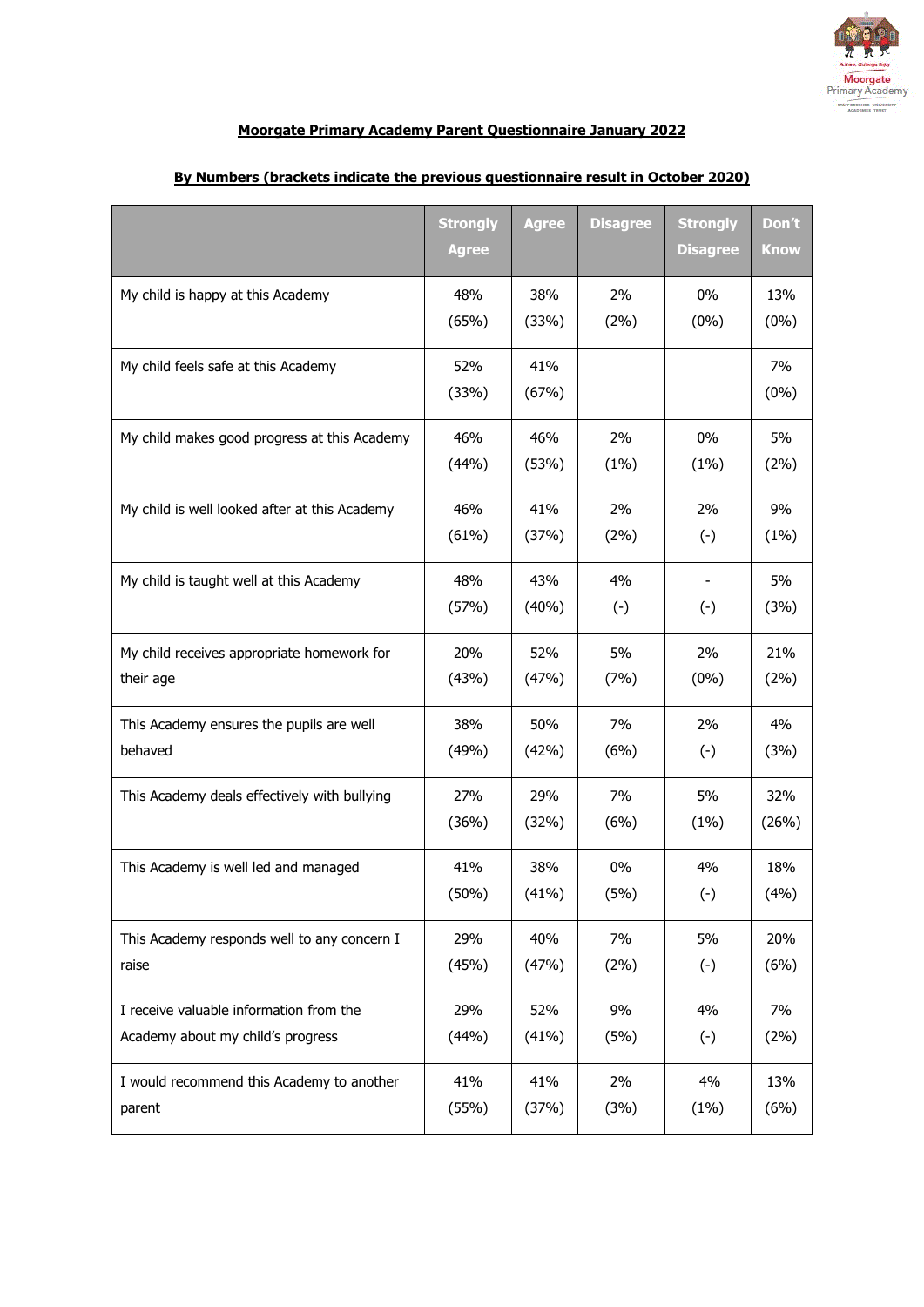

| Comment                                                                      | Percentage SA/A |
|------------------------------------------------------------------------------|-----------------|
| My child feels safe at this Academy                                          | 93% (100%)      |
| My child makes good progress at this Academy                                 | 92% (93%)       |
| My child is taught well at this Academy                                      | 91% (97%)       |
| This Academy ensures the pupils are well<br>behaved                          | 88% (91%)       |
| My child is well looked after at this Academy                                | 87% (97%)       |
| My child is happy at this Academy                                            | 86% (98%)       |
| I would recommend this Academy to another<br>parent                          | 82% (93%)       |
| I receive valuable information from the Academy<br>about my child's progress | 81% (85%)       |
| This Academy is well led and managed                                         | 79% (91%)       |
| My child receives appropriate homework for their<br>age                      | 72% (91%)       |
| This Academy responds well to any concern I<br>raise                         | 69% (92%)       |
| This Academy deals effectively with bullying                                 | 56% (75%)       |

# **Top rated comments – SA/A**

## **Top Rated Comments D/SD**

| Comment                                                                      | Percentage of answers disagree or strongly disagree |
|------------------------------------------------------------------------------|-----------------------------------------------------|
| I receive valuable information from the Academy<br>about my child's progress | 13% (6%)                                            |
| This Academy responds well to any concern I raise                            | 12% (not on last time)                              |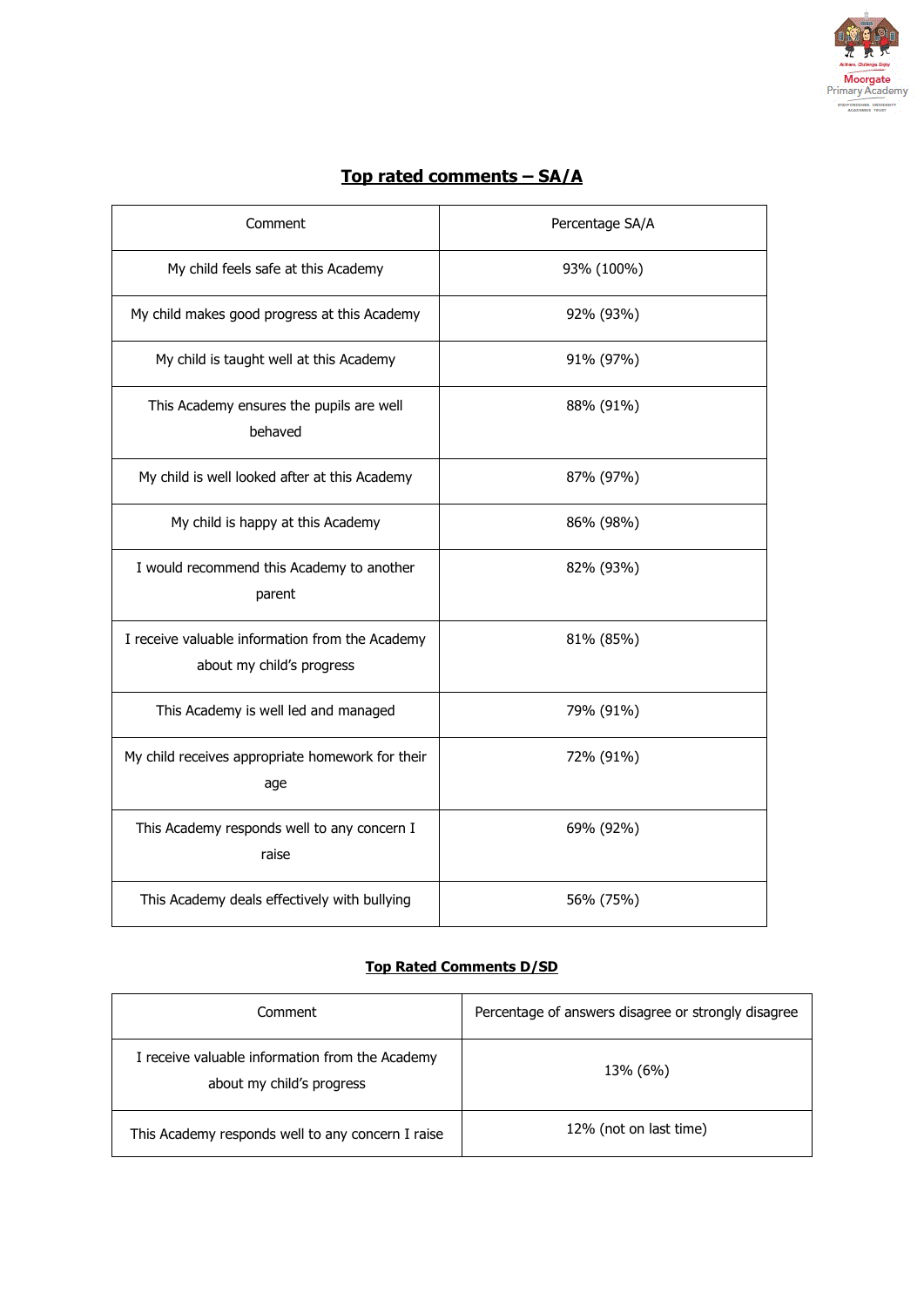

| This Academy deals effectively with bullying         | 12% (7%)              |
|------------------------------------------------------|-----------------------|
| This Academy ensures the pupils are well behaved     | $9\% (6\%)$           |
| My child receives appropriate homework for their age | 7% (7%)               |
| I would recommend this academy to another parent     | 6% (not on last time) |

All other comments were 4% and below

## **Top rated comments don't know**

| Comment                                                                      | Percentage of people who don't know |
|------------------------------------------------------------------------------|-------------------------------------|
| This Academy deals effectively with bullying                                 | 32% (25%)                           |
| My child receives appropriate homework for their age                         | 21% (not on last time)              |
| The academy responds well to concerns that I have                            | 20% (6%)                            |
| This Academy is well led and managed                                         | 18% (4%)                            |
| I would recommend this Academy to another parent                             | 13% (4%)                            |
| My child is happy at this academy                                            | 13% (not on last time)              |
| I receive valuable information from the academy<br>about my child's progress | 7% (9%)                             |
| My child makes good progress at the academy                                  | 5% (6%)                             |

All other comments were less than 5%

Comments from parents about the academy

### **Positive comments we have received:**

I've had 2 children at this school over the last 15 years and both had a great start to their education journey being at Moorgate. The school is warm, welcoming and very supportive in all areas. Both my children have learnt valuable lessons on how to behave, treat others and learning from the attitude off teachers. Brilliant school.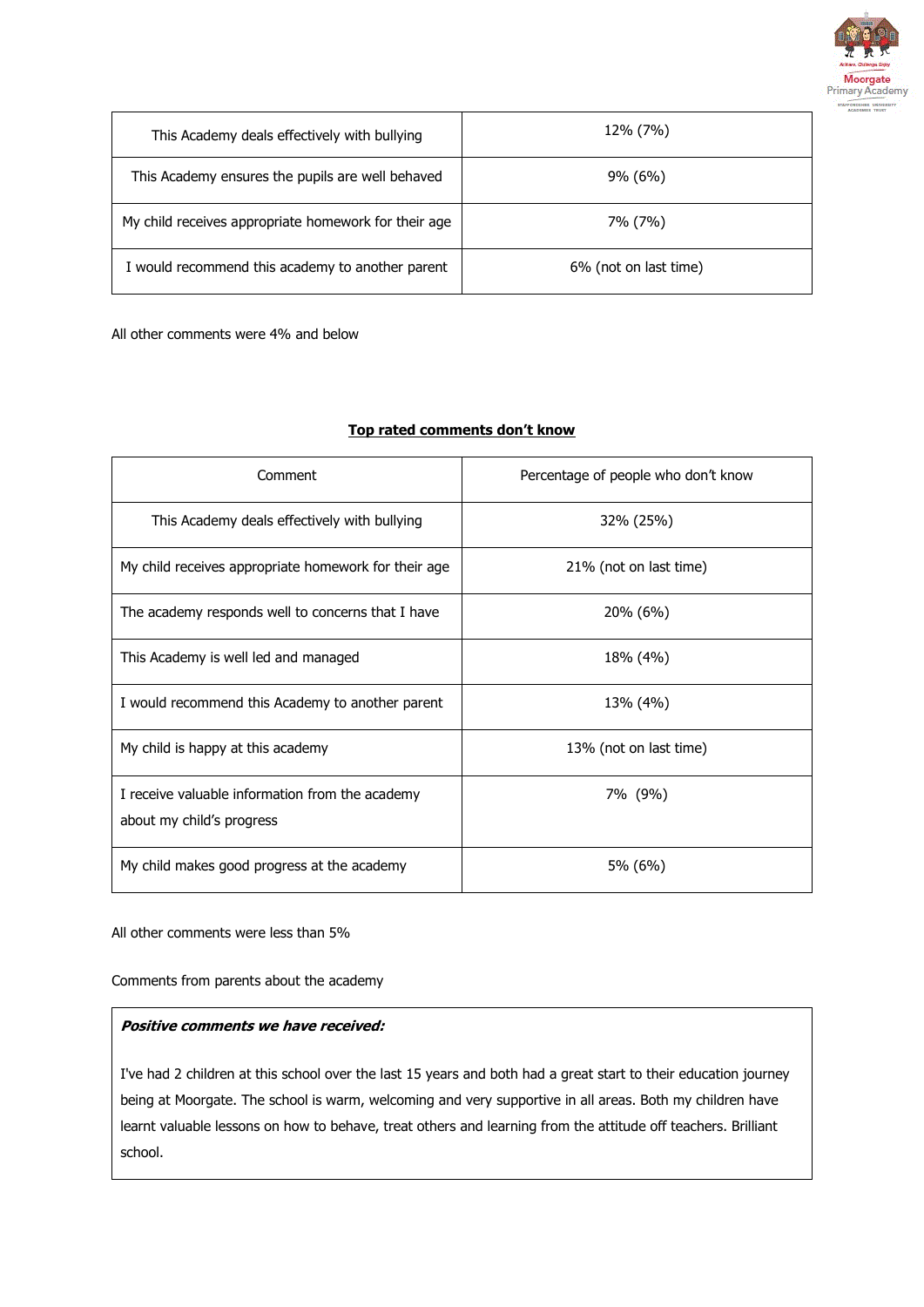

We are very happy with the staff and school, just brilliant.

Very good

All my children have learned exceptionally well at this academy, staff are amazing & I highly recommend this school

I feel \* is happy and developing well, she never complains about things that have happened that day and is always excited to share her day with me. \* is supported in her learning and is often praised for doing well which encourages her, who knew the value of a sticker to an 8 year old. :) I would like to take this time to thank your staff for all their hard work and Mr Williams for clearly leading a great team.

**Academy response –** thank you so much for all these lovely comments, they are much appreciated

#### **Areas for development**

I am happy with my child's progress at school but don't feel at times he is listened to.

**Academy response** – we would like to find out more about this, please get in touch.

Headteacher needs to be more involved with students and be more available to talk to Meetings regarding his pupil's wellbeing support that needs to be put in place and ongoing help he should be involved in. Never available to speak to I have personally been told by himself it's the teachers responsibility to deal with the children not his But he is the headteacher? So he needs to be more available and take responsibility for his pupils as he is the headteacher.

**Academy response –** we would like to find out more about your concerns here, please get in touch. Sometimes we will ask parents to talk to the class teacher 'first' as often, they are the people with the information. However, I am always happy to speak to any parent. Due to my current commitments within the Trust I am on secondment two days a week so sometimes options for a face to face meeting are limited. Sometimes, parents want a meeting straight away and this isn't always possible. Mrs. Eaglefield is also available to meet with parents in my absence, she is head of school on the days I am not available (Tuesday / Wednesday).

Homework- I believe the homework my child receives is appropriate for their age however it understandably has been less frequent following covid.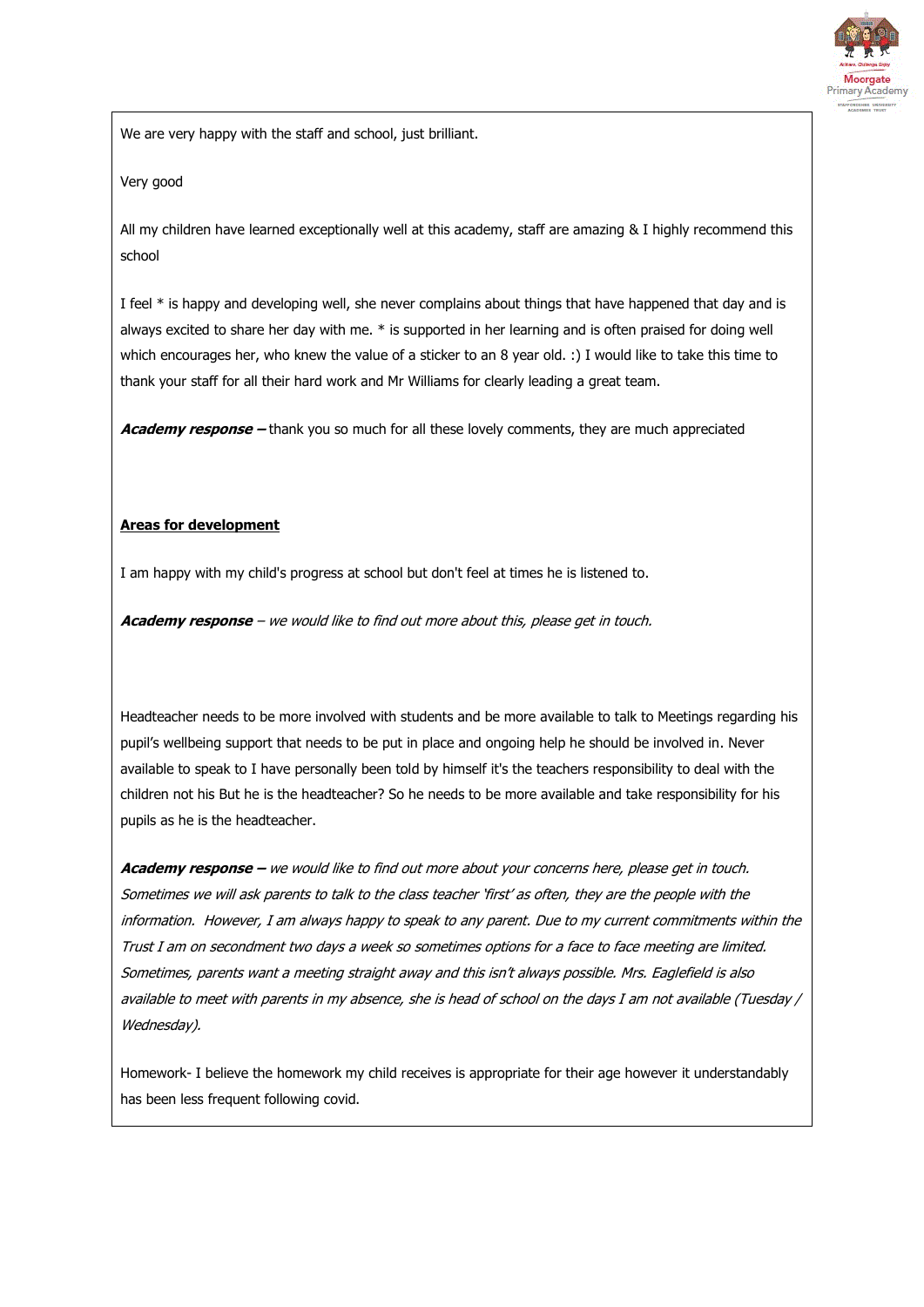

**Academy response** – thank you for your feedback, we will review this as a staff and ensure that all year groups are setting the required homework each week as previously.

Questions 10 and 11 answers are varied depending on who you are dealing with. (This Academy is well led and managed, This Academy responds well to any concern I raise)

**Academy response** – we would like to find out more about this, please get in touch.

greater cooperation of the psychologist with children

**Academy response** – we would like to find out more about this, please get in touch.

If school can open more activities after school that would be great!

**Academy response** – Thank you for your feedback, now that there is more freedoms for children to mix and less covid restrictions, we definitely will be actioning this. We'll ensure we keep you up-to-date on these via the website and newsletters.

I do have some issues I disagree with things like the disco you cancelled but yet parents were allowed to come for assembly this contradicted your decision about the disco which the children needed for things to feel normal however whenever I speak to reception to talk about any issues I've had in the past I feel like my opinion doesn't matter. I also have mentioned many times issues regarding homework especially the maths site used however nothing has been done to rectify therefor my child continues to struggle but again this is because a parents opinion doesn't matter and is ignored

**Academy response** – Thank you for your feedback. We were all disappointed to have to cancel the disco but felt with cases on the rise at that point and not fully knowing the dangers of Omicron (at that point), mixing children from lots of classes was a risk too far. When we invited parents into performances, we could restrict how many were coming in, staggered it so different year groups came in on different days and had more control over the measures and therefore movement of people around the building. We almost cancelled that too but took the decision that this was something we all needed (children, staff and families).

Pleasingly, the PTA disco has recently been re-booked for later this term as well as a very exciting Easter Egg hunt for children to be involved with. In response to the comment regarding homework, please get in touch